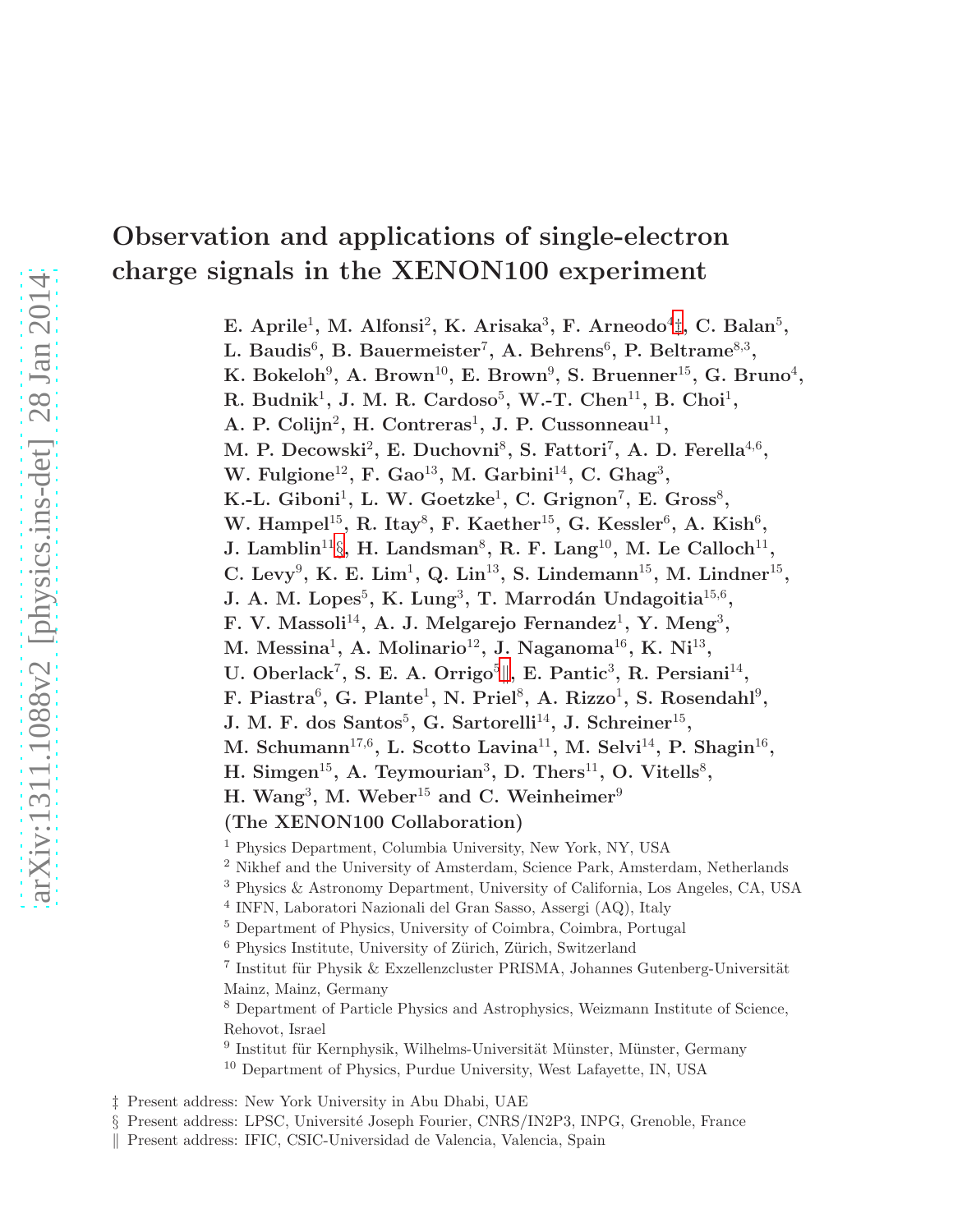SUBATECH, Ecole des Mines de Nantes, CNRS/In2p3, Université de Nantes, Nantes, France INFN-Torino and Osservatorio Astrofisico di Torino, Torino, Italy Department of Physics & Astronomy, Shanghai Jiao Tong University, Shanghai, China University of Bologna and INFN-Bologna, Bologna, Italy Max-Planck-Institut für Kernphysik, Heidelberg, Germany

<sup>16</sup> Department of Physics and Astronomy, Rice University, Houston, TX, USA

<sup>17</sup> Albert Einstein Center for Fundamental Physics, University of Bern, Bern, Switzerland

E-mail: scotto@subatech.in2p3.fr, jacob.lamblin@lpsc.in2p3.fr

Abstract. The XENON100 dark matter experiment uses liquid xenon in a time projection chamber (TPC) to measure xenon nuclear recoils resulting from the scattering of dark matter Weakly Interacting Massive Particles (WIMPs). In this paper, we report the observation of single-electron charge signals which are not related to WIMP interactions. These signals, which show the excellent sensitivity of the detector to small charge signals, are explained as being due to the photoionization of impurities in the liquid xenon and of the metal components inside the TPC. They are used as a unique calibration source to characterize the detector. We explain how we can infer crucial parameters for the XENON100 experiment: the secondary-scintillation gain, the extraction yield from the liquid to the gas phase and the electron drift velocity.

PACS numbers: 29.40.-n, 29.40.Mc, 95.35.+d

Submitted to: *J. Phys. G: Nucl. Phys.* Keywords Xenon, Single electron, Photoionization, Double phase TPC

# 1. Introduction

The XENON100 experiment [\[1\]](#page-14-0), which aims at the direct detection of dark matter, has been in operation at the Laboratori Nazionali del Gran Sasso (LNGS) in Italy since 2009. The detector is a double phase (liquid/gas) time projection chamber (TPC) filled with xenon. A WIMP interaction inside the liquid phase will produce a nuclear recoil that can be detected via the ionization and excitation of xenon atoms and molecules [\[2\]](#page-14-1). Excitation and recombination of some ionization electrons lead to the quasi-instantaneous emission of VUV photons (∼178 nm [\[3\]](#page-14-2)), which is the primary scintillation (S1). Ionization electrons that escape recombination drift toward the top of the TPC under an electric field of  $530 \text{ V/cm}$  and eventually reach the liquid-gas interface. Electrons are extracted to the gas phase where, under a higher electric field  $E_q$  (∼12 kV/cm), secondary scintillation (S2) is produced [\[4,](#page-14-3) [5\]](#page-14-4). The drift electric field in the liquid xenon volume is produced between a cathode at negative potential and a grounded gate grid. Forty field shaping rings, regularly spaced along the TPC wall, ensure the homogeneity of the field. With those boundaries, the TPC is 30.1 cm high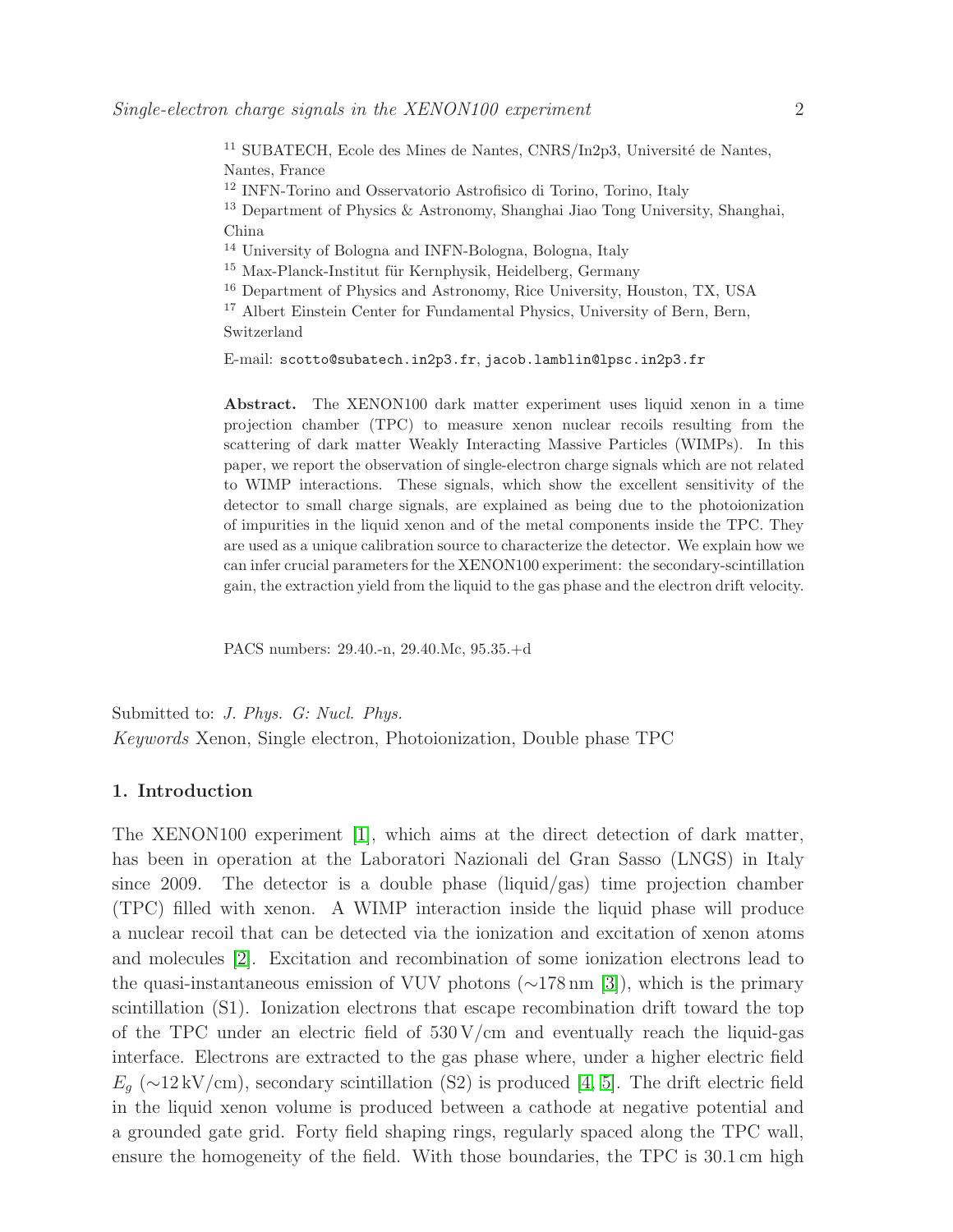with a radius of 15.3 cm. The stronger electric field  $E<sub>g</sub>$  needed for the electron extraction is obtained by means of an anode grid placed 5 mm above the gate (Figure [1\)](#page-2-0). A technique similar to the one of a diving bell was chosen to keep the liquid in the TPC at a precise level  $(h_l)$  between the gate and the anode grids. Finally, a second grounded grid is placed at 5 mm above the anode. Both S1 and S2 photons, corresponding respectively to light and charge signals produced by a particle interaction in the sensitive volume, are detected by 178 photomultiplier tubes (PMTs) located at the top and bottom of the TPC. The distinction between S1 and S2 signals is based on the signal duration. Because secondary scintillation photons are emitted along the path of the electrons in the gas gap  $h_q$  between the liquid surface and the anode, S2 signals are much longer than S1 signals (S2 signal is  $\sim 1 \mu$ s, mainly coming from a mean velocity of few mm/ $\mu$ s [\[6\]](#page-14-5) and a gas gap of few mm, while S1 is  $\sim$  50 ns). The x-y position of the interaction is reconstructed from the S2 hit pattern on the top PMTs, which are arranged in concentric circles in order to achieve the best radial position reconstruction. The corresponding z position is given by the time difference between the S1 and S2 signals (the drift time) multiplied by the electron drift velocity in the liquid. Calibration sources are inserted through a copper tube which is wound around the cryostat at half height of the TPC. A full description of the detector can be found in [\[1\]](#page-14-0).



<span id="page-2-0"></span>Figure 1. Top part of the XENON100 TPC showing the top PMT array, the anode and the two grounded grids. Some of the copper rings used as field shaper along the whole TPC are also visible. Grey areas indicate the PTFE used as an insulator and reflector for the VUV scintillation light.

The most recent publications, using 224.6 live days of data, provided upper limits on spin-independent [\[7\]](#page-14-6) and spin-dependent [\[8\]](#page-15-0) WIMP interactions. More details on the analysis of XENON100 data can be found in [\[9\]](#page-15-1).

This paper focuses on the very low-energy part of the charge spectrum (S2). In the first section, we report the observation of very low-energy S2 signals and describe their different characteristics. In the second section, we discuss the origin of these signals. Finally, we explain how we use them to characterize some aspects of the detector that are related to the ionization signal.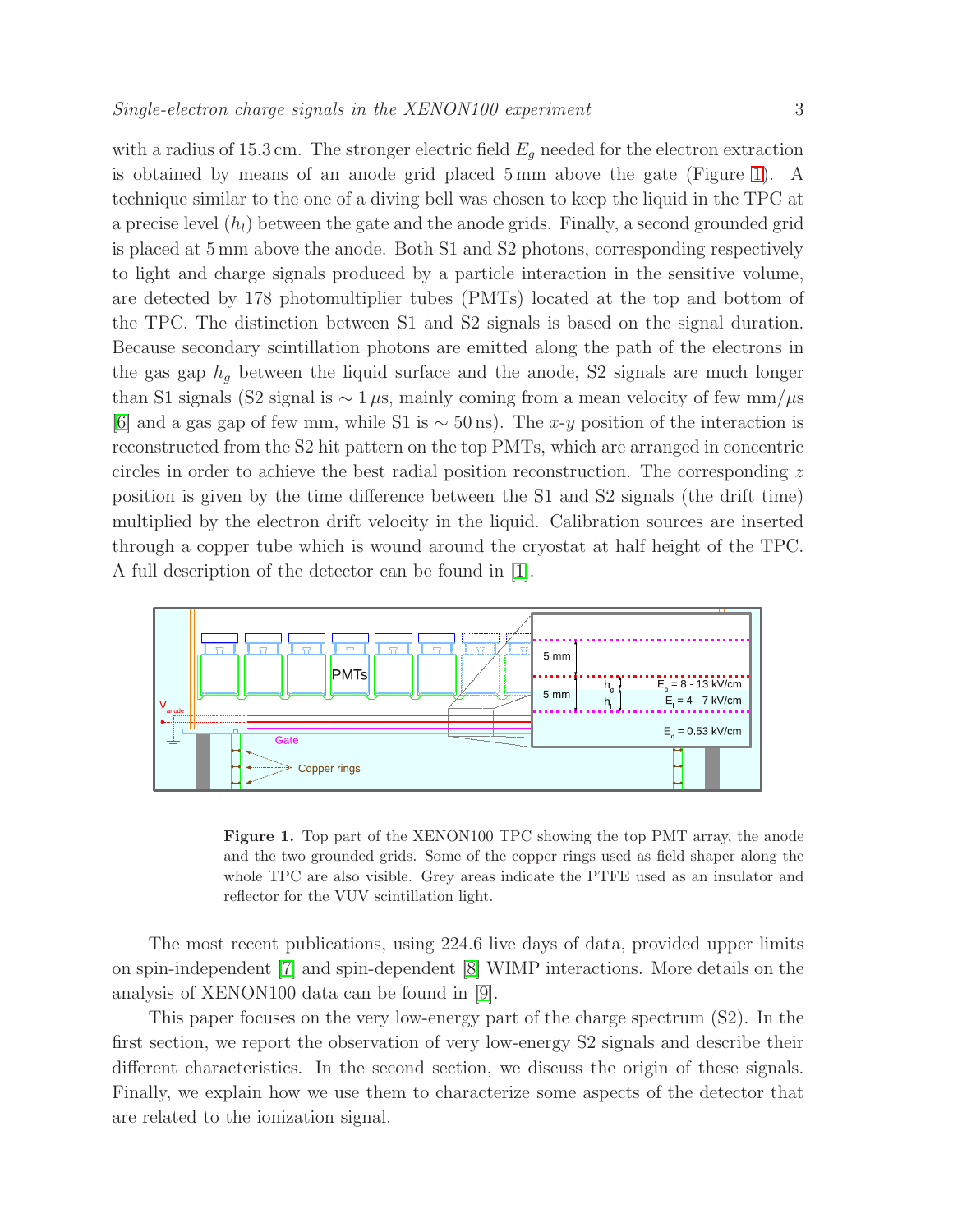# 2. Observation of single-electron signals

Single-electron signals are the smallest S2 signals that can exist. In XENON100, the S2 analysis threshold for dark matter search is set to 150 photoelectrons (PE) where the trigger efficiency is almost 100 %. However, lower S2 signals that do not generate trigger can be found in the  $400 \mu s$  waveform of events triggered by a S1 or a S2 signal. Figure [2](#page-3-0) shows an example of waveform containing S2 signals below 150 PE. The ZEPLIN collaboration already reported the observation of such a kind of signals ([\[10\]](#page-15-2), [\[11\]](#page-15-3)).



<span id="page-3-0"></span>Figure 2. Example of a XENON100 waveform, with the primary (S1) and secondary (S2) scintillation signals. Two small S2 signals below 150 PE are observed and indicated by the red triangles,  $145 \mu s$  after S1 and  $17 \mu s$  after the main S2. The waveform of the second one is displayed in the inset, together with its top array PMT pattern, revealing a localised signal. The color code of the legend represents the measured signal size (in PE) seen by PMTs. The X mark indicates the reconstructed  $x-y$  position of the interaction.

## 2.1. Low-energy S2 spectrum

The first step in our study is to ensure that small S2 signals as low as 10 PE are real charge signals. First, their duration is around  $1 \mu s$ , which is consistent with the time needed for an electron to drift through the proportional scintillation gas gap  $h_q$ . This feature allows the identification of S2 signals with respect to S1 signals induced by primary scintillation, whose width is typically  $\sim$  50 ns. Second, small S2 signals have a mean value for the ratio of the summed top PMT signal amplitude over the summed bottom PMT signal amplitude of 1.3. This value agrees with the value for photons emitted from the gas gap, which has been estimated both with Monte Carlo simulations and with experimental data using higher-energy events.

A typical S2 low-energy spectrum is presented in Figure [3](#page-4-0) (left). A peak is observed at about 20 PE and a smaller one at about 40 PE. This observation indicates some discrete phenomenon being responsible for these small S2 signals. The S2 spectrum shown in Figure [3,](#page-4-0) obtained using calibration data from a  ${}^{60}Co$  source, is fitted using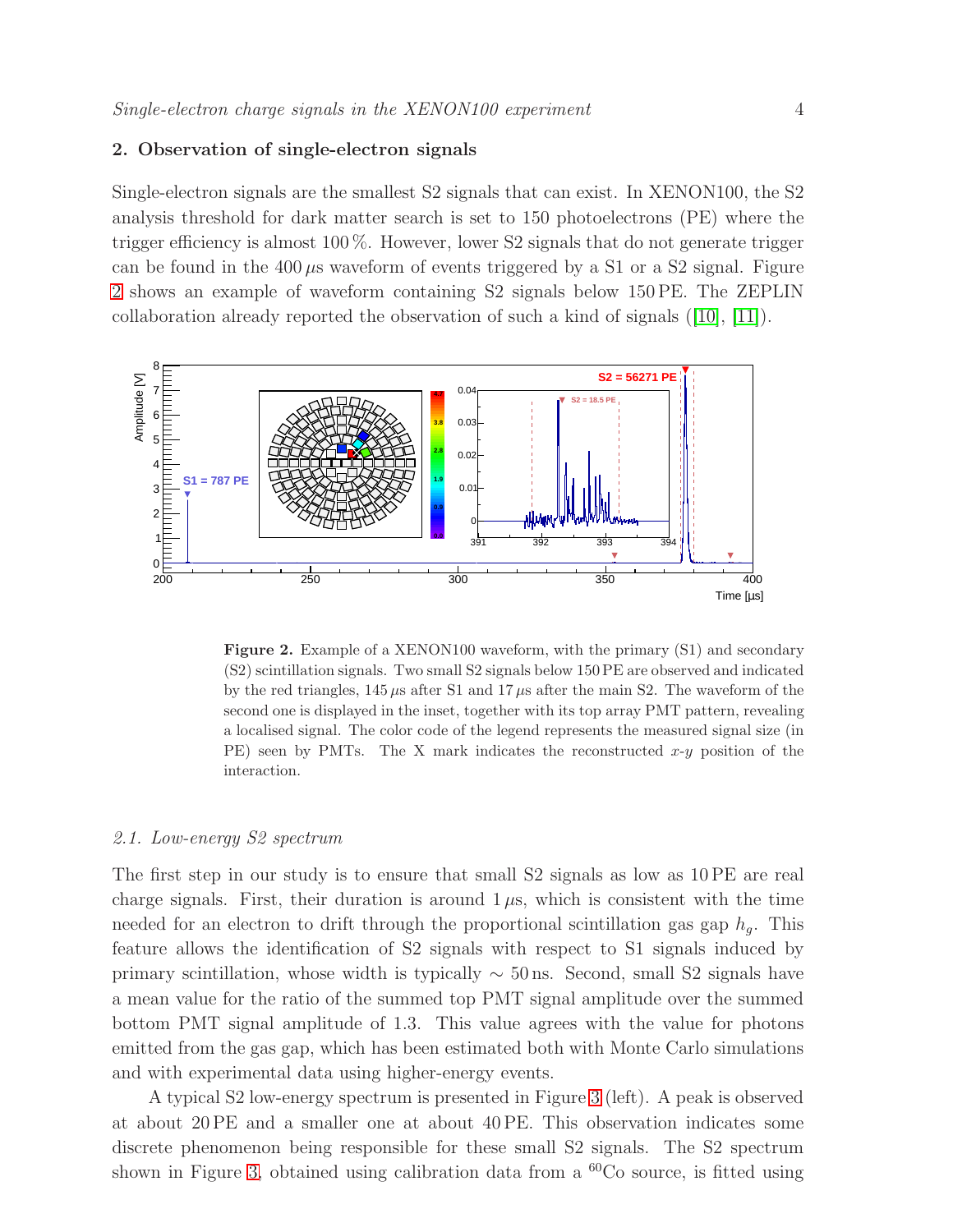

<span id="page-4-0"></span>Figure 3. (left) A typical S2 low-energy spectrum is fitted with a sum of 5 Gaussians, supposing that the spectrum comprises a sum of one to five electron's S2 signals, multiplied by a function (see text) to take into account the detection efficiency. The fit result in red superimposes the data in black. (right) Stability of the first Gaussian's mean value  $\mu_1$ , which defines the secondary scintillation-gain. The mean is given by the solid line and the one sigma values by the dashed lines. Periods where data are missing correspond to maintenance periods.

a sum of several Gaussian functions with mean  $\mu_i$  and standard deviation  $\sigma_i$  with the constraint  $\mu_i = i\mu_1$  and  $\sigma_i = \sqrt{i}\sigma_1$ , multiplied by an efficiency curve, represented by the function  $f(E) = 1/(exp(-(E - A)/B) + 1)$  with A and B as free parameters. This fit assumes that the low-energy spectrum comprises a sum of one to a few electrons S2 signals and that each electron produces an independent S2 peak distributed as a Gaussian with mean  $\mu_1$  and standard deviation  $\sigma_1$ . The efficiency curve is interpreted as the efficiency of the S2 peak-finder algorithm, which depends on the S2 peak size. The position of the first Gaussian  $(\mu_1)$  provides the number of detected photoelectrons per single electron extracted into the gas gap. This quantity is called secondaryscintillation gain; its value depends on the physical properties of the xenon gas gap, such as the electric field, the size of the gap, and the xenon pressure. The value of  $\sim$  20 PE is compatible with the secondary-scintillation gain that can be inferred from gamma calibrations by dividing the measured S2 signal by the known energy deposit and multiplying it by the effective W-value, i.e. the average energy expended per electron escaping recombination (see Section [4.2\)](#page-11-0).

In order to check the reliability of the fit, we verified that results are constant in time under the same operational conditions (Figure [3,](#page-4-0) right). We also checked that the position of the first Gaussian mean is the same for different calibration sources  $(^{60}Co,$  $232$ Th,  $137$ Cs and  $241$ AmBe) and without any source.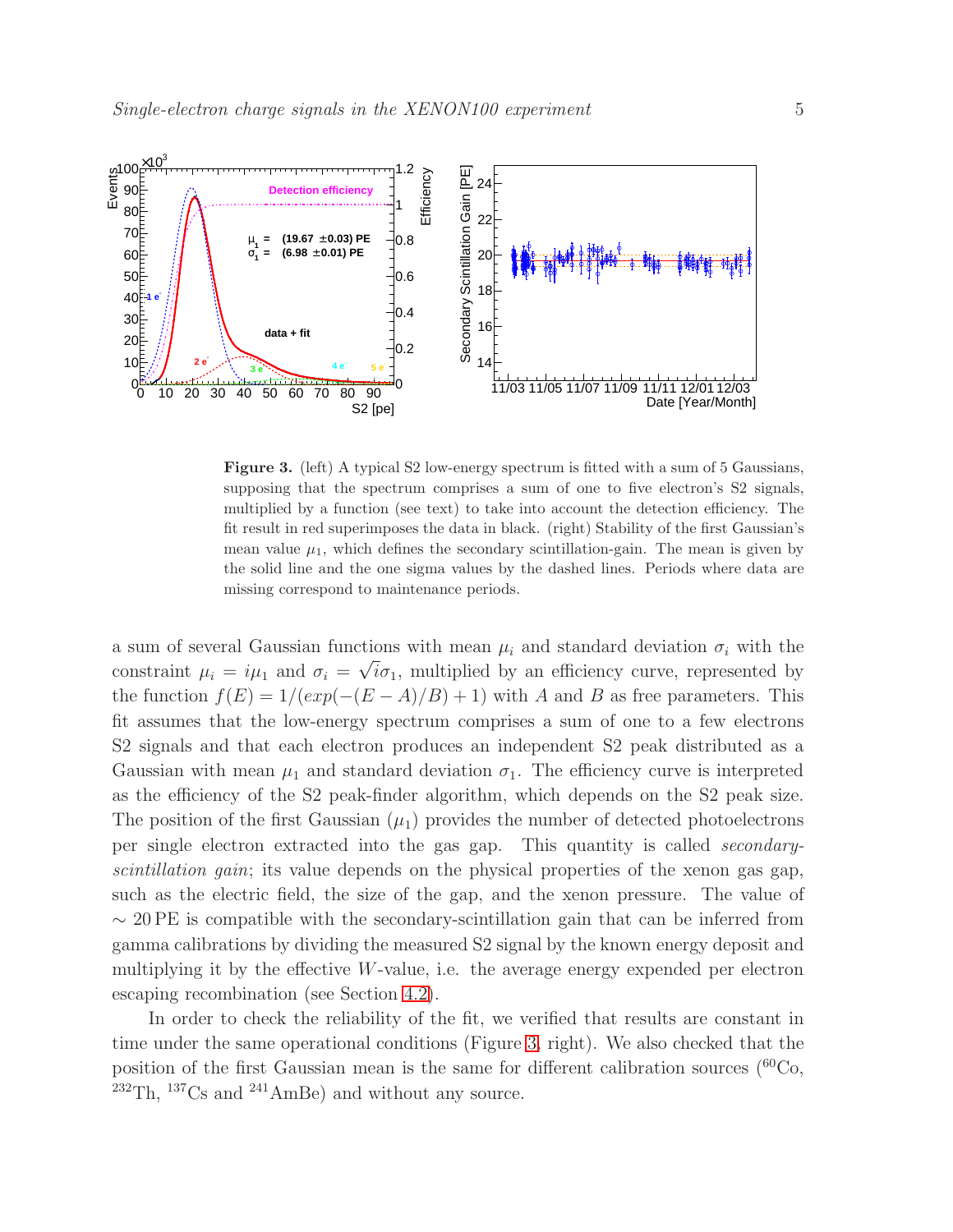# <span id="page-5-1"></span>2.2. Time distribution

The time distribution of the small S2 signals can help to reveal time correlation with other large signals and to identify their origin.

Figure [4](#page-5-0) (left) presents the distributions of the time difference between the main S2 signal and the small S2 signals contained in triggered event waveforms from  $^{60}Co$ calibration datasets. Cuts on the S2 size have been used to select single-electron, twoelectron and three-electron signals. The ranges have been defined in order to select pure samples, i.e. parts of the spectrum where Gaussians do not overlap. To avoid confusion in the time association and to study a possible time correlation, only single-scatter events containing the main S2 signal above 150 PE have been selected. Because the small S2 signal rate depends on the size of the main S2 signal, as we show in Section 2.3, the  $y$ -axis in Figure [4](#page-5-0) (left) corresponds only to a mean value of the rate of small S2 peaks.



<span id="page-5-0"></span>Figure 4. (left) Distribution of the time difference between the main S2 and the singleelectron signals (blue), two-electron signals (red) and three-electron signals (green) that follow the main S2, for events with only one main S2 signal larger than 150 PE. No radial cut has been applied. Lines correspond to exponential fits and the inferred time constants are given with statistical uncertainties only. The cut-off of distributions around the maximum drift time of  $180 \,\mu s$  shows that the origin of small S2 signals is correlated with main S2. The time constants inferred from the fit show that multi-electron signals are accidental coincidences of single-electron signals. (right) Distribution of the time difference between the  $S1$  ( $>$  500 PE) and the small S2 signals for S1-triggered events with no S2 larger than 150 PE. The distributions are divided into two radial populations. For details see text.

The time-difference distributions show a sharp drop around  $180 \mu s$ , which corresponds to the maximum drift time in the TPC (being the maximum drift length 30 cm divided by the drift velocity  $0.173 \text{ cm}/\mu\text{s}$  measured in XENON100 [\[9\]](#page-15-1)). This feature demonstrates that a correlation between signals exists even if some signals are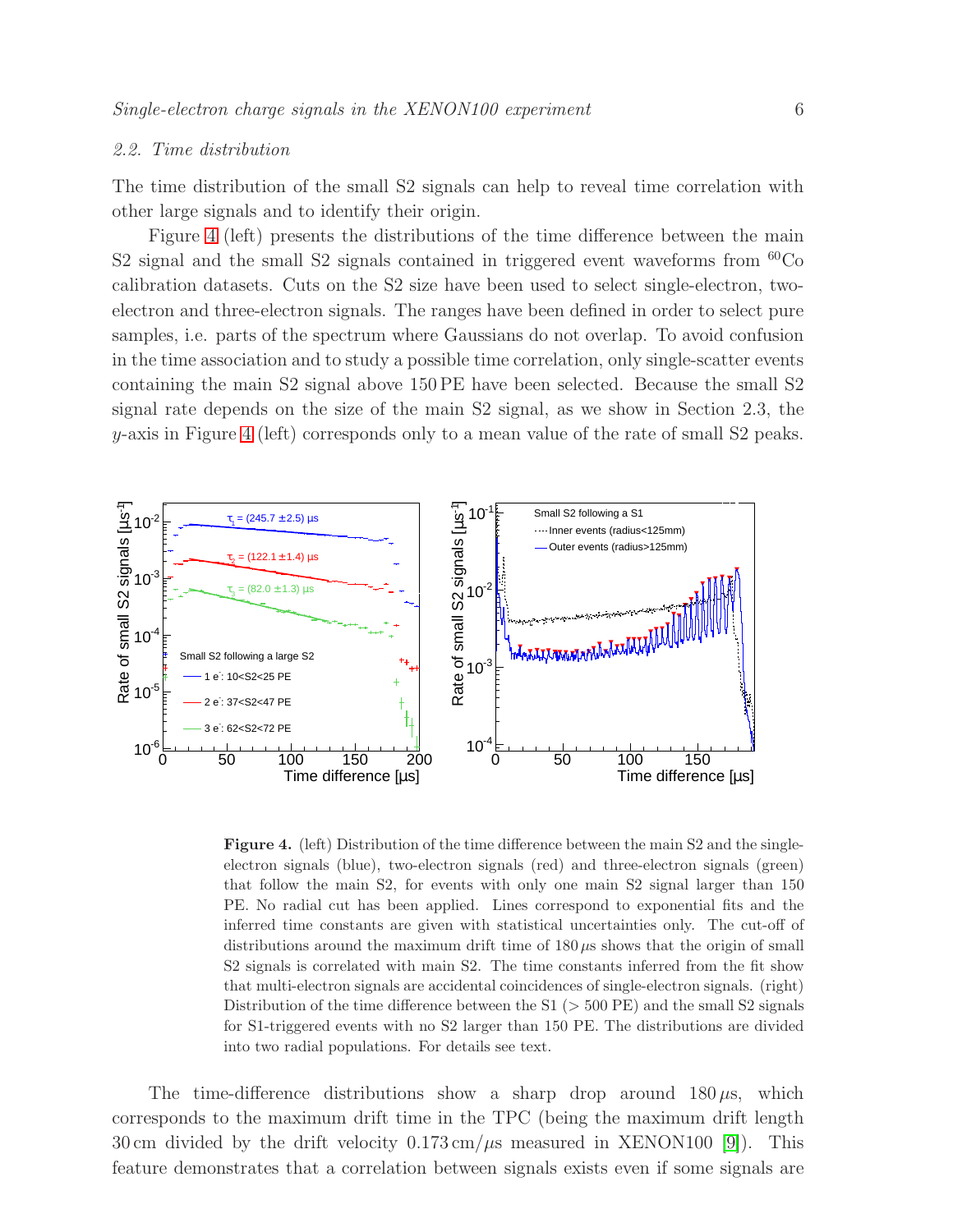still observed later than  $180 \mu s$  (see Section [3](#page-8-0) for an interpretation). The decrease at low time differences  $\langle \langle 20 \mu s \rangle$  is explained by the lower efficiency of the small S2 signal detection algorithm due to the presence of several larger S2 signals coming from multiple-scatter events and, to a lesser extent, due to the width of the main S2 signal.

The distributions follow decreasing exponential functions whose time constant depends on the size of the small S2 signals. By fitting the time distributions, we find that the time constants of the two-electrons case,  $(122.1 \pm 1.4) \,\mu s$ , and three-electrons case,  $(82.0\pm1.3) \,\mu s$ , are respectively half and a third of the single-electron one,  $(245.7\pm2.5) \,\mu s$ (error bars only account for statistical uncertainties). These relationships can be explained if multi-electron signal results from accidental time coincidences of single electrons. Indeed, if  $R_1$  is the rate of single electrons, the accidental time coincidence of *n* single electrons is  $R_n = R_1^n \cdot \Delta t^{n-1}$ , where  $\Delta t$  is the time coincidence window, which corresponds to the mean S2 width ( $\sim$ 1 µs). As we observe in the figure, the electron rates decrease with time by following the expression  $R_n(t) = R_n(0) \cdot exp(-t/\tau_n)$ . By substituting this equation in the previous formula we obtain the final relation  $\tau_n = \tau_1/n$ . The accidental coincidence scenario is also supported by the PMT hit pattern of the multi-electron signals, which are not localized around one PMT but rather spread over the PMT array.

Figure [4](#page-5-0) (right) presents the drift-time distribution of small S2 signals following a S1 signal for triggered events that do not have any S2 signal above 150 PE. This condition allows to remove the small S2 signals that are correlated with a large S2 signal. Single electrons are divided into two populations: inner events (radius  $r < 125 \,\mathrm{mm}$ ) and outer events  $(r > 125 \,\mathrm{mm})$ , the radius of the TPC being 150 mm. Even if the position reconstruction algorithm is not optimized for such low signals, the spatial resolution is still good enough to allow the use of the reconstructed  $x-y$  position. As for signals following a large S2 signal, the distributions end around  $180 \mu s$ . Moreover, the outer events distribution shows regularly-spaced peaks. Red arrows indicate the position of all the peaks on the outer events distribution found using a peak finder algorithm. The mean time difference between peaks is  $(4.23 \pm 0.05) \mu s$ . The interpretations of these observations are given in Section [3.](#page-8-0) Finally, the time distribution does not show a lower rate at small time differences as the efficiency to separate an S1 from an S2 close to each other is larger than in the case of two S2s. This is related to the shorter duration of the S1 pulse compared to the S2 one.

#### 2.3. Rate

Another interesting observable is the rate of small S2 signals. Figure [5](#page-7-0) (left) shows that the relative rate per triggered event of small  $S2$  signals ( $\lt 150$  PE) following the main S2 is proportional to the size of the main S2 signal. In this figure, the small S2 signals are taken from 0 to  $180 \mu s$ , the maximum drift time, after the main S2 signal. All events with just one S2 signal of more than 150 PE size in the whole waveform of  $400 \mu s$  length are considered.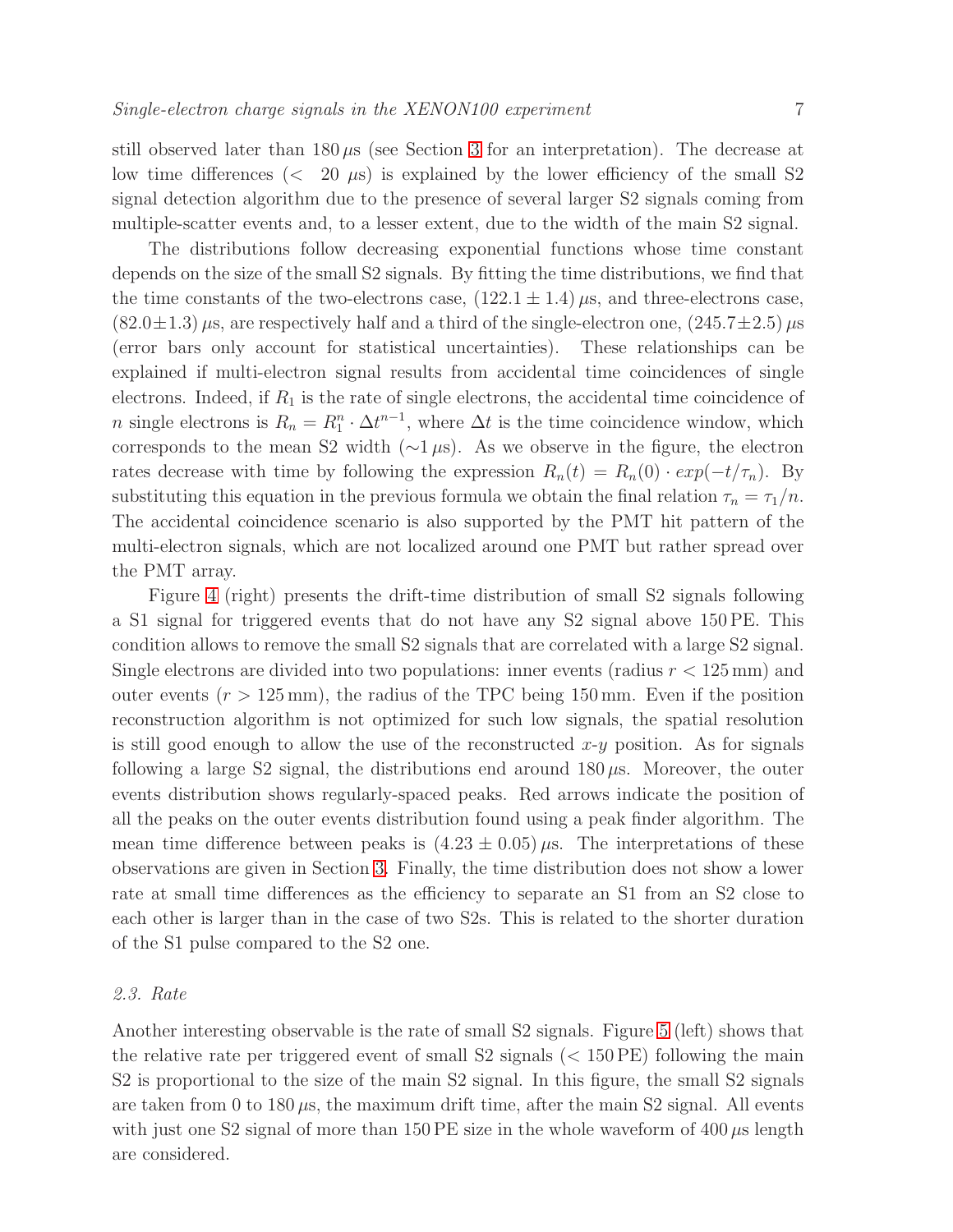Datasets used for this figure were recorded during the last months of the dark matter search of 225 days when the purity was the highest and almost constant [\[7\]](#page-14-6). A linear fit gives a proportionality coefficient of 4.3·10<sup>−</sup><sup>4</sup> small S2 signals per photoelectron in the main S2 signal and an ordinate at the origin of 0.3 small S2 signal per waveform, which corresponds to signals not correlated to the main  $S2$  signal.



<span id="page-7-0"></span>Figure 5. (Left) single-electron rate per event as a function of the main S2 signal size. The residuals of the data points with respect to the linear fit show a very good proportionality of the relation. (Right) single-electron rate per event, for events with the main S2 between 5000 and 10000 PE, as a function of the  $O_2$ -equivalent concentration of impurities in liquid xenon. The linear fit shows that the rate is also proportional to the concentration of impurities.

The relative single-electron rate is also proportional to the impurity concentration in the liquid xenon, as shown on Figure [5](#page-7-0) (right). The figure presents the relative rate of small S2 signals that are located from 20 to  $150 \mu s$  after the main S2 signal of single-scatter events. This smaller time window has been chosen to select only the single electrons that are potentially generated inside the liquid xenon volume. The oxygenequivalent impurity concentration is calculated based on the electron lifetime measured with the 662-keV photopeak from a <sup>137</sup>Cs source [\[1\]](#page-14-0) and the  $O_2$  attachment rate  $K_{O_2}$ , which is  $9.7 \cdot 10^{10}$  l/mol/s at  $0.53$  kV/cm and 182K, obtained by linearly interpolating the values at  $87K$  and  $165K$  taken from [\[12\]](#page-15-4). For this figure,  $137Cs$  source calibration datasets recorded over a period of 18 months have been used. The analysis has been repeated using background data (without any external source), leading to the same conclusions.

We also observe single-electron signals not associated with a S1 or a S2 signal. To estimate the corresponding rate, we looked at the part of the waveform before the trigger for which there is no S1 or S2 signal. We collected the equivalent of about 100 s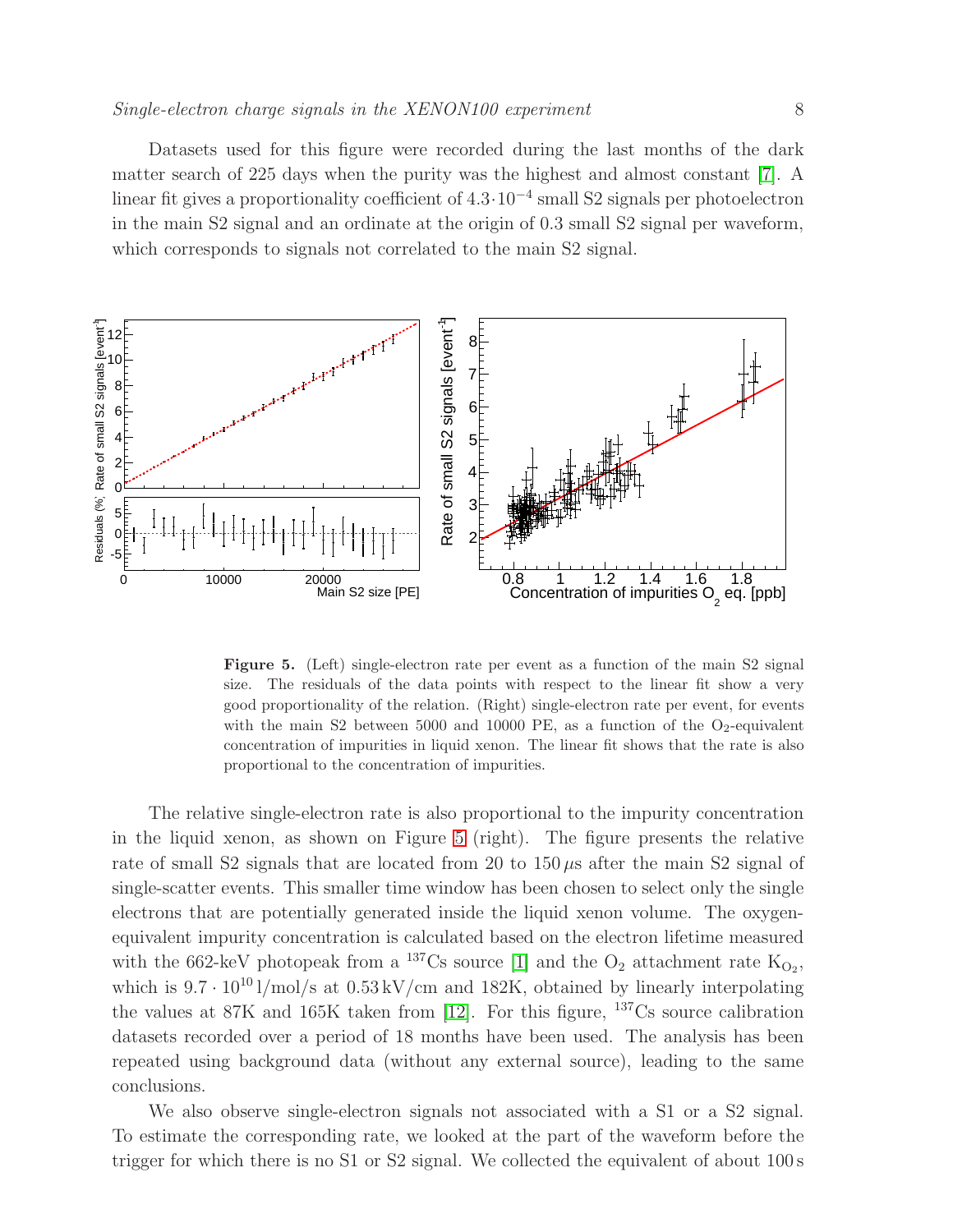of waveform per day. We derived, in case of absence of an external source, a relative rate of  $5 \cdot 10^{-3}$  fortuitous single electrons per triggered event, which is much lower than the rate of single electrons associated with a S1 or a S2 signal. In addition, the relative rate exponentially decreases, with a time constant of 2 ms, when the time delay since the previous triggered event increases.

#### <span id="page-8-0"></span>3. Origin of single-electron signals

There are several possible origins to the single-electron signals. While some of them would result from the photoionisation of impurities in the liquid and photoelectric effect on the stainless steel of the cathode, the others could be a consequence of delayed extraction of electrons at the liquid-gas interface or of field emission at the cathode. From all observations reported in the previous section, we can confirm some of these conclusions.

First, most of the small S2 signals are induced by primary or secondary scintillation photons. This is the only way to explain the time distributions (Figure [4\)](#page-5-0). Delayed extraction of electrons at the liquid-gas interface (i.e., electrons which would be trapped at the liquid surface and extracted later than the main part of the electron cloud) could explain the exponential decrease for single electrons following the S2 signal but not the sudden end at a time corresponding to the maximum drift time.

VUV photons can induce electrons by the photoelectric effect, and one photon can only generate one electron. This is compatible with our observations since all small S2 signals are single electrons or accidental coincidences of single electrons, as we have shown in Section [2.2.](#page-5-1) Within this scenario, the shape of the time distributions would result from the convolution of the photon spatial distribution and the exponential attenuation due to drift electron attachments. If non uniform, the spatial distribution of photoionisation targets would also play a role. Thus, the different shapes of the time distributions in Figure [4](#page-5-0) are a consequence of the photon's origin. Photons from the charge signal S2 are emitted from the top of the TPC, which explains the decreasing shape of the time distributions of single electrons induced by S2.

For the S1 induced events (Figure [4,](#page-5-0) right), we select S1-only events which are mainly from interactions below the cathode. Then, more single electrons are generated at the bottom of the TPC, i.e. at larger drift times.

The photoelectric effect explains also the proportionality between the relative rate of small S2 signals and the main S2 size, i.e. the number of secondary photons, as shown in Figure [5.](#page-7-0) From the proportionality coefficient derived in this figure and taking into account the mean light collection efficiency in XENON100 for photons emitted from the gas gap ( $\bar{\beta} \sim 20\%$  from Monte Carlo simulation) and the averaged PMT quantum efficiency ( $\sim 25\%$ ) [\[1\]](#page-14-0), we conclude that about 50 000 secondary scintillation photons are needed on average to produce one single electron with impurities molecules in the xenon at the ppb level. The non-zero ordinate at the origin, corresponding to an average of  $0.32\pm0.02$  additional single electrons per triggered event, corresponds to single electrons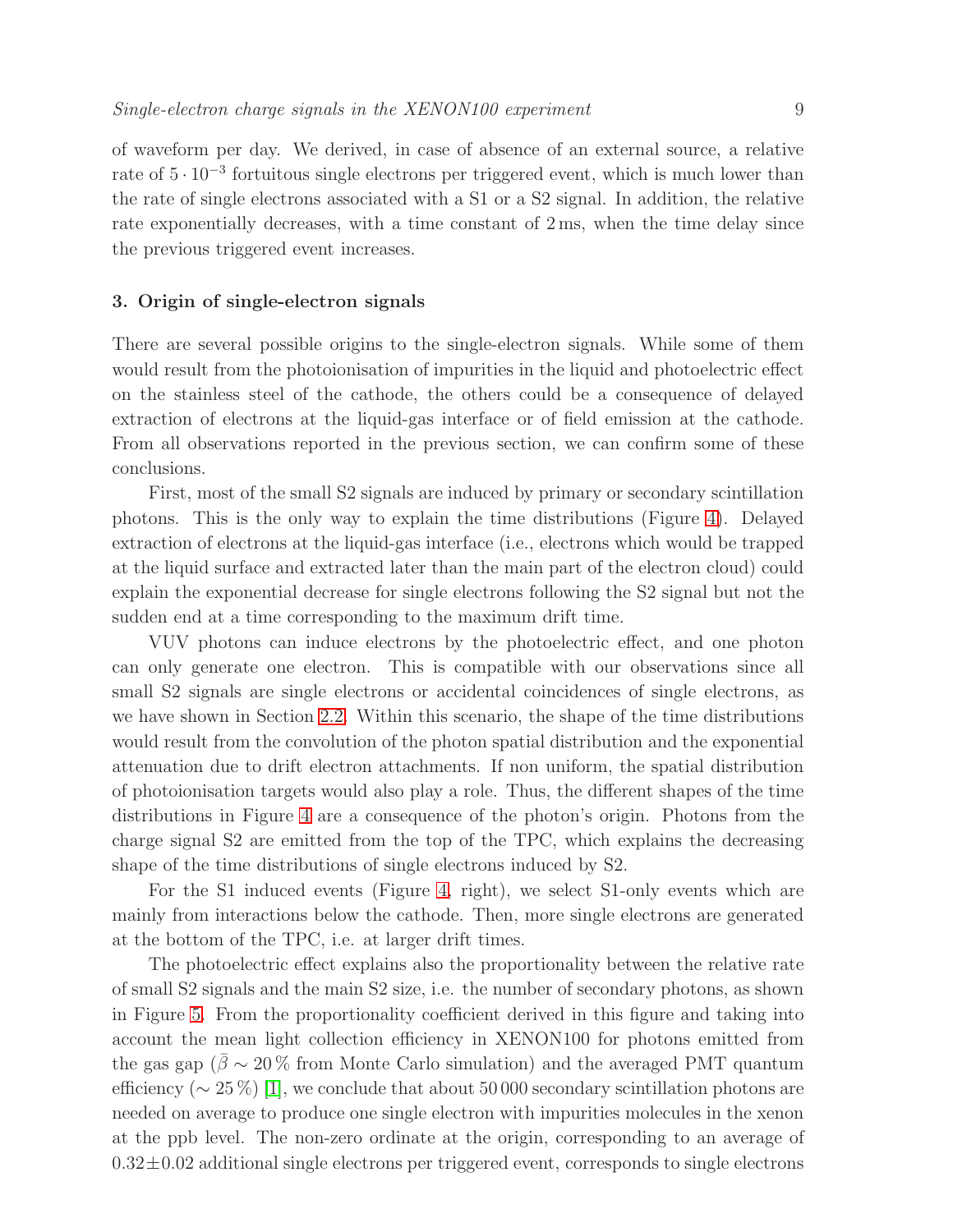that are either induced by the S1 photons or not induced by any photon.

There are several candidates for being the target for the photoionisation observed in the TPC: xenon, impurity molecules  $(O_2, N_2, ...)$  contained in the xenon at the ppb level or the detector components (grid, cathode, field shaping rings,...). The correlation of the rate of small S2 signals with impurity concentration shown in Figure 5 suggests that the dominant photoionization process in the XENON100 detector is on the impurity molecules in liquid xenon. Given the VUV photon energy of  $\sim 7.0 \text{ eV}$ , the negative  $O<sub>2</sub>$  ions created by the attachment of drift electrons are the best candidates because the needed energy is  $\sim 0.45 \,\text{eV}$  [\[13\]](#page-15-5), while the first ionization energy of O<sub>2</sub> and N<sub>2</sub> are above 12 eV ([\[14\]](#page-15-6), [\[15\]](#page-15-7)). However, since the cross sections and the number of ions are unknown, it is not possible to make any quantitative statement. We cannot exclude photoionization of other chemical species.

The photoionization of impurities is not the only cause of single electrons. This can be deduced from the peaks shown in Figure [4](#page-5-0) (right). The peaks can be explained by photoelectric effects on the copper of the forty field shaping rings and on the stainless steel of the cathode. In terms of drift distance, the mean time difference between peaks corresponds to  $(7.32 \pm 0.09)$  mm, which agrees with the separation of the field shaping rings,  $(7.15 \pm 0.01)$  mm. The peaks with higher time differences are much larger for two reasons. First, for this analysis, primary photons inducing single electrons are emitted from the bottom of the TPC, as explained above. Second, due to the non uniformity of the field lines at the bottom of the TPC at large radii [\[1\]](#page-14-0), the electrons emitted from the bottom field shaping rings drift toward the center of the TPC and reach the anode more easily than the electrons emitted from upper field shaping rings. The large event number in the first bins of both distributions comes from photoelectric effect on the stainless steel of the gate grid, which separates the drift volume from the amplification gap and is located 5 mm below the anode (see Figure [1\)](#page-2-0).

Finally, the fortuitous low-energy S2 signals observed without S1 or S2 signal and the ones that arrive later than the maximum drift time cannot be directly induced by primary or secondary photons. The observed time correlation with the previous triggered event at the millisecond scale suggests that a delayed extraction phenomenon occurs.

Also the ZEPLIN collaboration suggested several origins to the single-electron signals  $([10], [11])$  $([10], [11])$  $([10], [11])$  $([10], [11])$  $([10], [11])$  and our results are consistent with what they found.

#### 4. Detector characterization using single electrons

Single electrons are a unique calibration source to characterize the detector's performance related to the ionization process. In this section, we present detailed analyses that lead to the measurement of the electron extraction yield from the liquid to the gas, the secondary-scintillation gain, and the electron drift velocity in the liquid.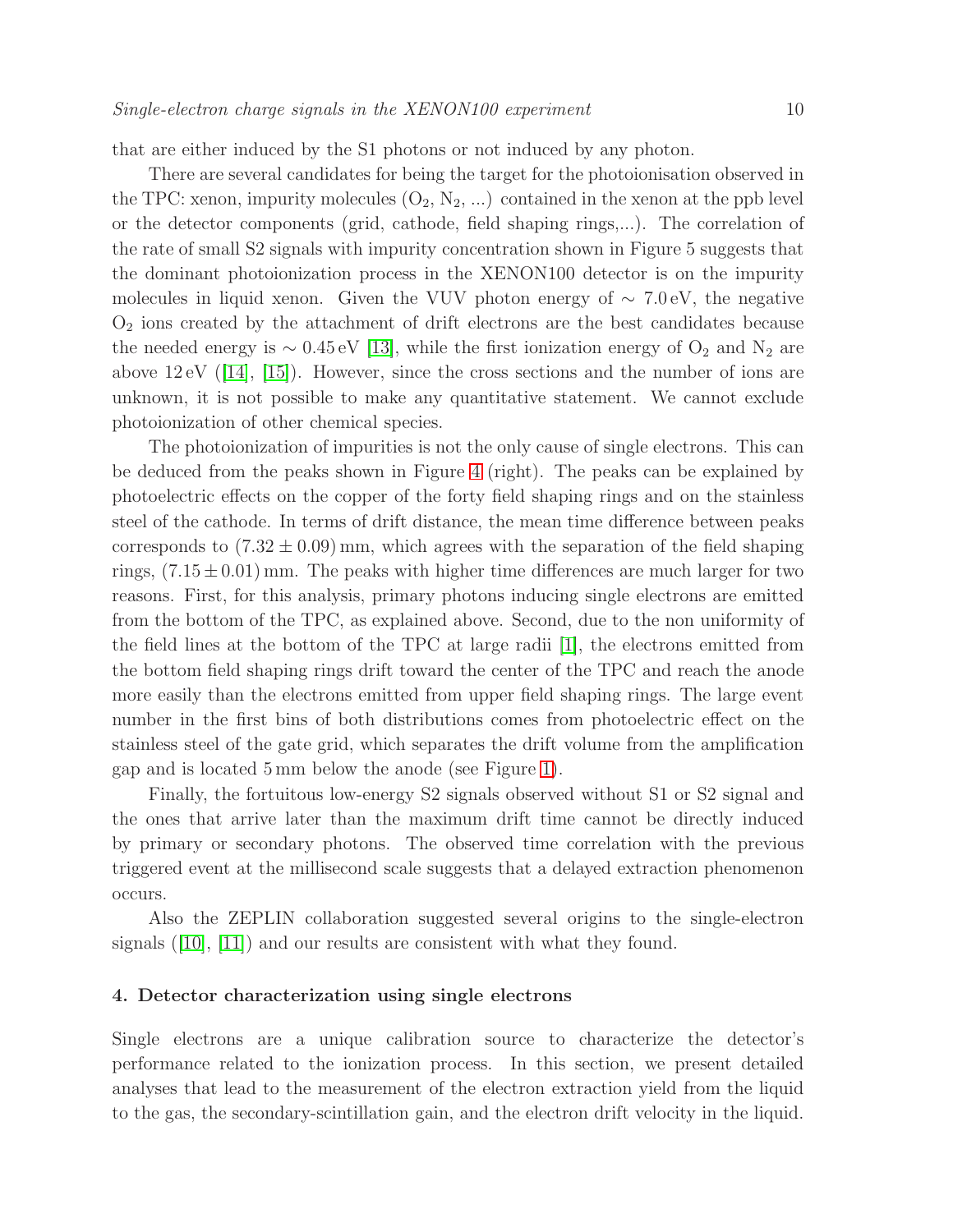#### 4.1. Secondary scintillation gain

The secondary-scintillation gain  $G$  is defined as the total number of photoelectrons, observed by all the PMTs in the TPC, per electron extracted into the gas gap. It is related to the secondary scintillation yield  $Y$ , i.e. the number of emitted photons per electron extracted in the gas gap, by the expression:

<span id="page-10-0"></span>
$$
G(E_g, P_g, h_g) = Y(E_g, P_g, h_g) \overline{\beta} \overline{\eta},\tag{1}
$$

where  $\bar{\beta}$  is the mean collection efficiency of photons emitted from the gas gap, and  $\bar{\eta}$  is the averaged product of PMT quantum and photocathode collection efficiencies. The quantity Y depends on the properties of the gas gap where the photon emission occurs: the electric field  $E_q$ , the pressure  $P_q$ , and the height  $h_q$  of the gap. It is usually described by:

$$
Y = (a\frac{E_g}{P_g} + b) h_g P_g,\tag{2}
$$

where  $a$  and  $b$  are parameters that have been measured under several conditions (see [\[16\]](#page-15-8) for a compilation of existing measurements and simulation results).

The secondary-scintillation gain can be obtained from the mean size of single electron S2 signals, corresponding to  $\mu_1$ , the mean value of the first Gaussian in the fit of the low-energy S2 spectrum, which has been described in Section 2.1. Figure [6](#page-11-1) presents the secondary-scintillation gain as a function of the electric field using calibration data ( $^{137}Cs$  and  $^{60}Co$ ) recorded at different anode voltages  $V_a$  (from 2.2 kV to 4.5 kV) and gas gap heights  $h_q$  (from 1.3 mm to 4.1 mm), leading to an electric field ranging between  $5.25 \,\mathrm{kV/cm}$  and  $12.55 \,\mathrm{kV/cm}$ . The electric field is calculated from the relation  $E_g = \epsilon_r V_a/(\epsilon_r h_g + d - h_g)$  where d is the distance between the gate grid and the anode  $(d = 5 \text{ mm})$  and  $\epsilon_r = 1.96$  [\[17\]](#page-15-9) is the dielectric constant of liquid xenon. The pressure was very stable at 2.248 bar during the acquisition time, with fluctuations  $< 0.24\%$  [\[1\]](#page-14-0).

Since G linearly depends on  $h_q$ , all gain values have been rescaled to the same gas gap height used as a reference  $(h_q = 2.9 \text{ mm})$  to present results in a consistent way. A fit with the function [\(1\)](#page-10-0), with a and b as free parameters, yields  $a =$  $(151 \pm 19)$  photons/e<sup>-</sup>/kV and  $b = -(147 \pm 19)$  photons/e<sup>-</sup>/cm/bar. The uncertainties are dominated by the uncertainty on the collection efficiencies. These values are in good agreement with those presented in [\[16\]](#page-15-8) and predicted by Monte Carlo simulation [\[18\]](#page-15-10) for room temperature and also with those observed for saturated xenon vapour at cryogenic temperatures [\[19\]](#page-15-11). The highest values of the secondary-scintillation gain that do not follow the linear trend are affected by electron multiplication as the electric field is here above the ionization threshold.

For the two XENON100 dark matter search runs of 100.9 live days [\[20\]](#page-15-12) and 224.6 live days [\[7\]](#page-14-6) and for the run started at the end of 2012, the secondary-scintillation gains have been estimated using all calibration sources and the dark matter search datasets. We obtain, as average value,  $(18.7 \pm 0.7)$  PE/e<sup>-</sup>,  $(19.7 \pm 0.3)$  PE/e<sup>-</sup> and  $(17.1 \pm 0.4)$  PE/e<sup>-</sup>,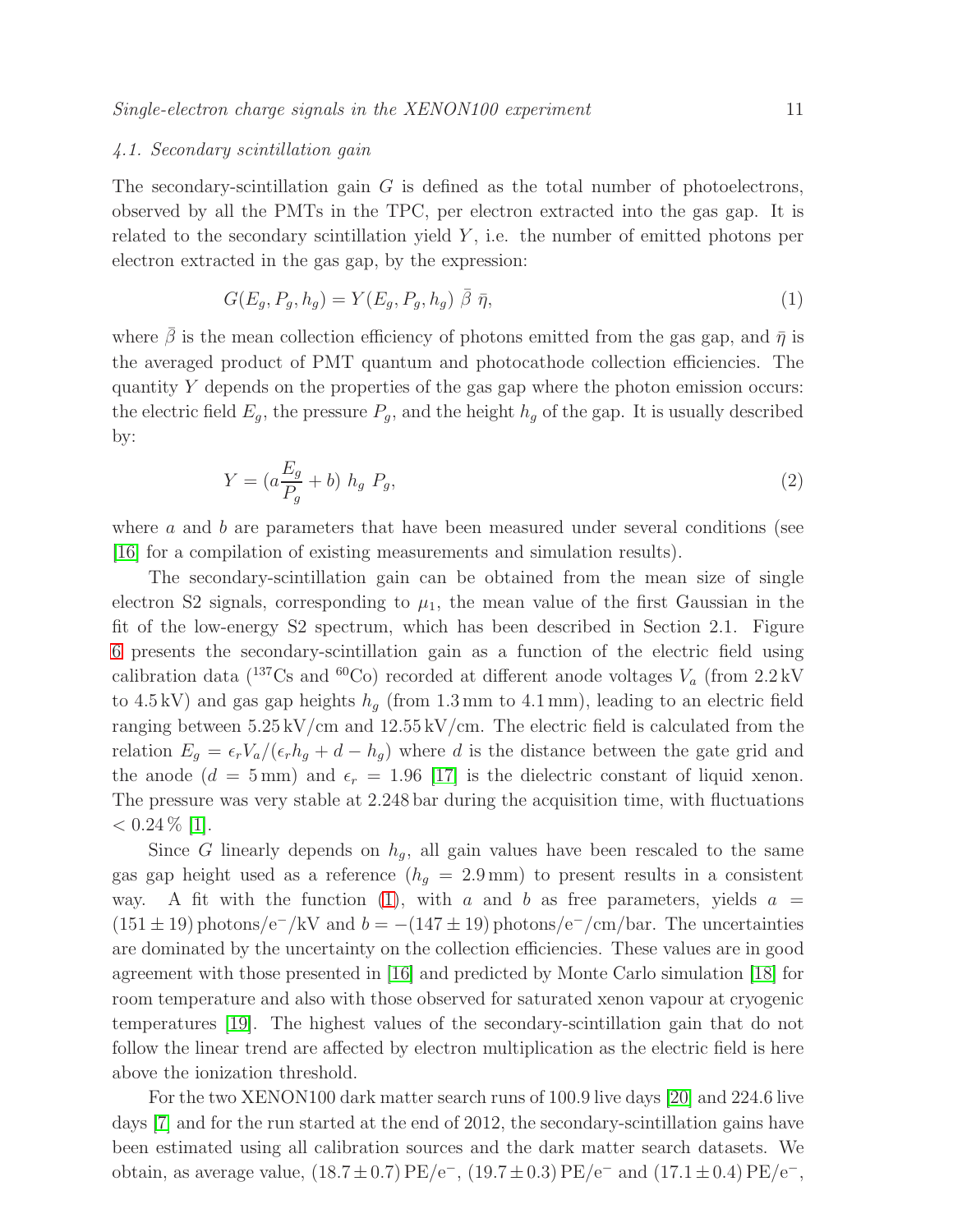

<span id="page-11-1"></span>Figure 6. XENON100 secondary-scintillation gain as a function of the electric field in the gas gap. The secondary-scintillation gain is proportional to the electric field. The two highest values do not follow the linear trend due to the onset of electron multiplication in the gas gap.

respectively and  $(6.6 \pm 0.7)$  PE/e<sup>-</sup>,  $(6.9 \pm 0.3)$  PE/e<sup>-</sup> and  $(6.4 \pm 0.2)$  PE/e<sup>-</sup> as standard deviation (corresponding to  $\sigma_1$  of Section 2.1). The errors take into account also systematic uncertainties. The difference between the mean values comes from different gas gap heights and anode voltages.

## <span id="page-11-0"></span>4.2. Electron extraction yield

The extraction yield is the probability for an electron to be extracted from the liquid phase into the gas phase. It is an important parameter since it affects the S2 resolution, as the S2 resolution depends primarily on the number of transmitted electrons to the gas phase. The extraction yield can be obtained by dividing the number  $N_g$  of electrons that are extracted into the gas phase by the number  $N_l$  of electrons that reached the liquidgas surface. To extract this ratio, we selected electronic recoils from full absorption of 662 keV gammas emitted by a <sup>137</sup>Cs source. The quantity  $N_l$  is obtained by dividing 662 keV by the mean energy needed to produce an electron-ion pair  $(W = 15.6 \pm 0.3 \text{ eV})$ [\[21\]](#page-15-13)), scaled to the fraction of electrons which do not recombine with positive ions,  $T_{ee}$ , and corrected for the electron lifetime of our data. The quantity  $N_g$  is inferred from the data by selecting the full-absorption peak in the S2 spectrum and by dividing the observed mean value by the secondary-scintillation gain  $G$ . The extraction yield inferred from this method is presented in Figure [7](#page-12-0) as a function of the electric field in the gas gap. The field is calculated at the surface of the liquid since this field is the one which is responsible for the electron extraction into the gas phase.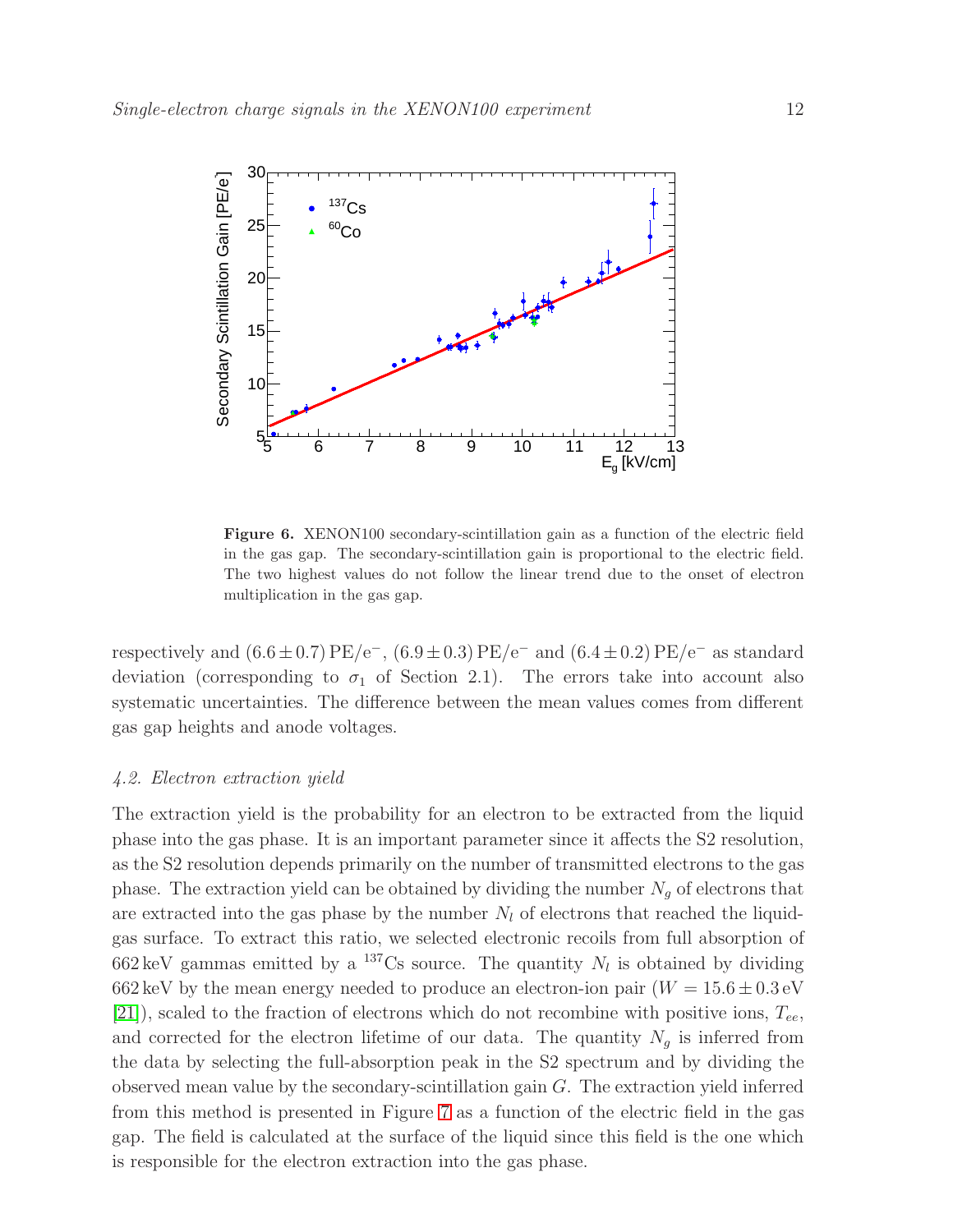

<span id="page-12-0"></span>Figure 7. XENON100 liquid-gas extraction yield as a function of the electric field in the gas gap, calculated at the surface of the liquid. Vertical lines represent the field strength during the two dark matter search runs already published and the one started at the end of 2012. In both cases, the extraction yield was close to unity. For comparison, the data points of [\[23\]](#page-15-14) are shown in red. For the fields relevant for XENON100, the results are in agreement.

As expected, the extraction yield increases with the electric field, reaching a plateau around  $10 \,\mathrm{kV/cm}$ . Below  $8 \,\mathrm{kV/cm}$ , the current measurement gives lower values than the published ones [\[23\]](#page-15-14). The reason of the discrepancy is unknown and it might be explained by the different geometrical configuration or the different estimation method. Requiring the plateau to be at 100  $\%$  yield, we inferred from our data an effective W-value (i.e., the W-value divided by  $T_{ee}$  to correct for the recombination) of  $(23.5\pm0.7)$  eV. Considering the published W-value, it corresponds to a fraction of electrons which do not recombine,  $T_{ee} = 0.66 \pm 0.02$ , for an electric field of 530 V/cm. This value is in agreement with the published value  $(T_{ee} = 0.74 \pm 0.07 \text{ at } 662 \text{ keV} \text{ at an electric field of } 0.5 \text{ kV/cm [22])}$  $(T_{ee} = 0.74 \pm 0.07 \text{ at } 662 \text{ keV} \text{ at an electric field of } 0.5 \text{ kV/cm [22])}$  $(T_{ee} = 0.74 \pm 0.07 \text{ at } 662 \text{ keV} \text{ at an electric field of } 0.5 \text{ kV/cm [22])}$  but with a better precision. This result is also in agreement with the prediction of the NEST model [\[24,](#page-15-16) [25\]](#page-15-17), in which the value  $T_{ee} = 0.63$  (with 4% of systematic error estimated) is derived for the same electric field.

The extraction yield for the XENON100 dark matter search runs are close to unity at  $10.6 \,\mathrm{kV/cm}$  for the 100 days data set [\[20\]](#page-15-12),  $10.2 \,\mathrm{kV/cm}$  for the run started at the end of 2012 and  $9.2 \,\mathrm{kV/cm}$  for the 225 days data set [\[7\]](#page-14-6).

# 4.3. Liquid level and drift velocity measurement

As shown in Section 2, the detector is sensitive to single electrons emitted from the gate grid due to the photoelectric effect on the stainless steel by primary scintillation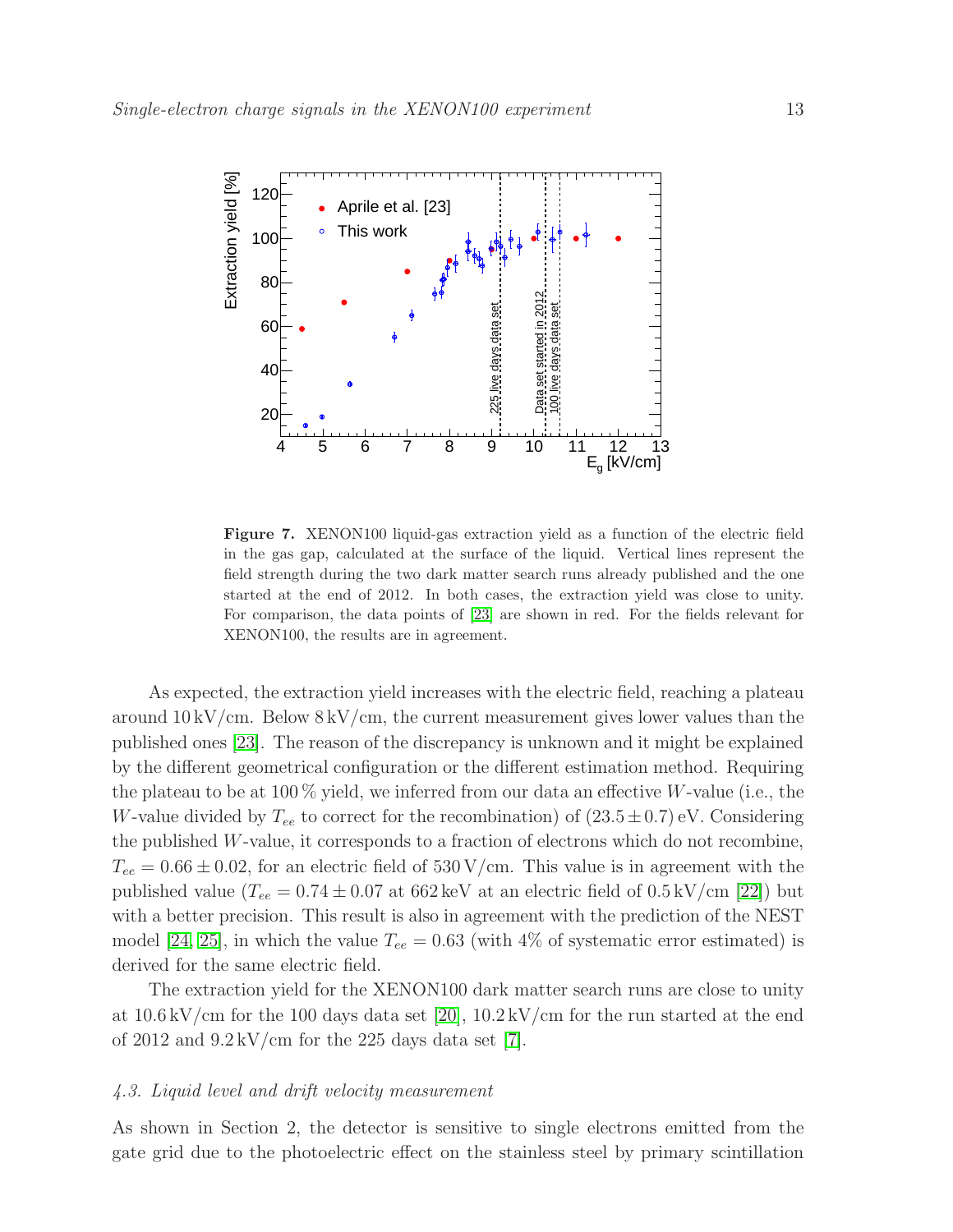photons. For these events, the time difference between the primary scintillation and the single-electron signal corresponds to the drift time for electrons between the gate grid and the liquid-gas interface where the secondary scintillation starts. Figure [8](#page-13-0) (left) shows the mean drift time of single electrons from the gate grid for different values of the liquid level from 0.9 mm to 3.7 mm above the gate grid, measured with an anode voltage of 4 kV. The liquid level is determined using a capacitive level meter [\[1\]](#page-14-0) with a relative precision of  $80 \mu m$ . The mean drift time is inferred from a gaussian fit of the time difference peak selecting all events with S2 below 150 PE.



<span id="page-13-0"></span>Figure 8. (left) Average time interval between S1 and S2 for single electrons emitted from the gate grid as a function of the liquid level. The error bars are within the symbols. The non-linearity could be explained by a bias on the time estimation or on the non-uniformity of the electric field. The last two points are used to estimate the drift velocity. (right) Drift velocity measured in XENON100 in an electric field of  $(6.2 \pm 0.5)$  kV/cm (green circle). The measured drift velocity is in perfect agreement with published values. The black points and the curve are the measurements obtained in [\[26\]](#page-15-18) and the  $E^{1/2}$  dependency derived from this data (markers indicate different specimens as described in the referred paper).

The relation between liquid level and drift time is expected to be linear at high liquid levels because of the small dependency of the drift velocity on the electric field range,  $E = (4 - 7) \frac{kV}{cm}$ , present between the gate grid and the liquid surface, as shown in [\[26\]](#page-15-18). The non-linearity observed at low liquid levels can be explained by the minimum time difference between peaks that the peak-finder algorithm can resolve  $({\sim} 0.6 \,\mu s)$ , which leads to an overestimation of the mean time difference. A non-uniform electric field near the grounded gate grid would give also such an effect.

We can infer the drift velocity in the liquid xenon by fitting the experimental points in the region at high liquid levels, where we make the assumption that the linear domain is reached. As we do not have enough data points, we limit our fit to the last two points and use the third point to determine the systematic error. For an electric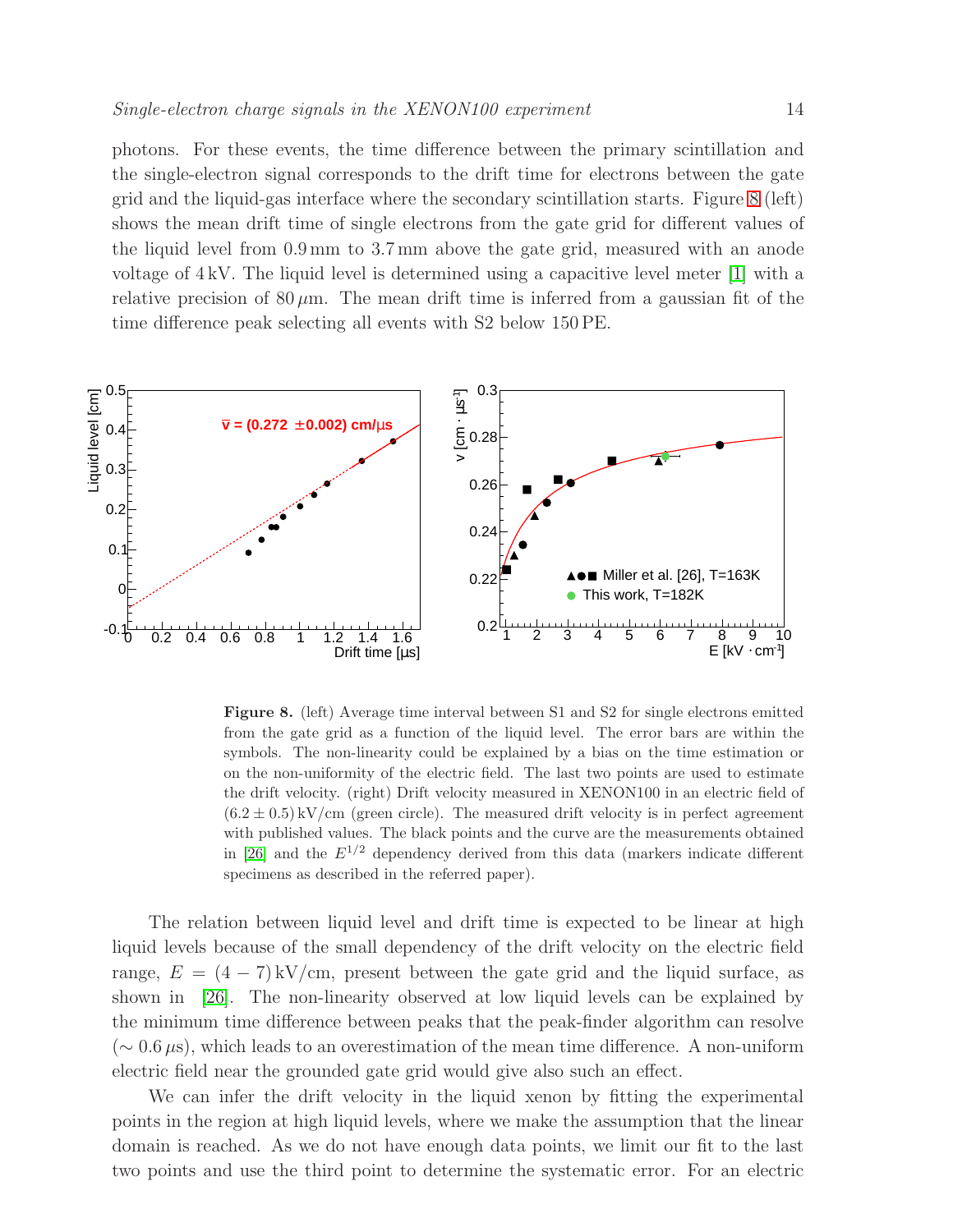field of  $(6.2 \pm 0.5)$  kV/cm, corresponding to an anode voltage of 4 kV and a liquid level of 0.34 cm, the measured drift velocity is  $\bar{v} = (0.272 \pm 0.002)$  cm/ $\mu$ s. Without systematic error, the ordinate at the origin of the fit should be zero. The non-zero ordinate ( $\sim 0.5$  mm) gives an estimation of the absolute error of the level meter, which is expected to be the dominant one. Thus, single electrons provide a way to improve the liquid level measurement.

Figure [8](#page-13-0) (right) shows the field dependence of the drift velocity presented by Miller et al. [\[26\]](#page-15-18) for liquid xenon at 163 K. The solid curve was obtained by fitting their experimental results (represented by markers indicating different specimens as described in the referred paper) with the function  $E^{1/2}$  for values of electric fields greater than  $E = 0.1 \text{ kV/cm}$ . As stated in Ref. [\[26\]](#page-15-18), a complete theoretical model describing such a dependence at higher fields is still missing. Our measured value agrees with the expectation from literature, confirming the validity of the method.

# 5. Conclusions

We have reported the observation of very low energy secondary scintillation pulses in the XENON100 dark matter dual-phase TPC. We have demonstrated that these signals are caused by single electrons extracted into the gas phase or accidental coincidences of those single electrons. The events are mainly generated by the photoionization of impurities in the liquid and of metal components (copper field shaping electrodes and stainless steel grids inside the TPC), by primary or secondary scintillation VUV photons. These single-electron signals have been used to study TPC characteristics such as secondary scintillation gain, electron extraction yield into the gas phase, liquid xenon level, and electron drift velocity. The results obtained using single electrons are in good agreement with those obtained using other methods or in literature.

#### Acknowledgments

We gratefully acknowledge support from NSF, DOE, SNF, Volkswagen Foundation, FCT, Region des Pays de la Loire, STCSM, NSFC, DFG, MPG, Stichting voor Fundamenteel Onderzoek der Materie (FOM), the Weizmann Institute of Science, the EMG research center and INFN. We are grateful to LNGS for hosting and supporting XENON100.

## <span id="page-14-0"></span>References

- <span id="page-14-1"></span>[1] E. Aprile *et al.* (XENON100 Collaboration), Astropart. Phys. 35, 573 (2012).
- <span id="page-14-2"></span>[2] S. Kubota *et al.*, Phys. Rev. B 17, 2762 (1978).
- <span id="page-14-3"></span>[3] J. Jortner, L. Meyer, S. A. Rice, and E. G. Wilson, J. Chem. Phys. 42, 4250 (1965).
- <span id="page-14-4"></span>[4] E. Aprile and T. Doke, Rev. Mod. Phys. 82, 2053 (2010).
- <span id="page-14-5"></span>[5] V. Chepel and H. Araujo, JINST 8, R04001 (2013).
- <span id="page-14-6"></span>[6] T.H.V.T. Dias *et al.*, Phys. Rev. A 48, 2887 (1993).
- [7] E. Aprile *et al.* (XENON100 Collaboration), Phys. Rev. Lett. 109, 181301 (2012).